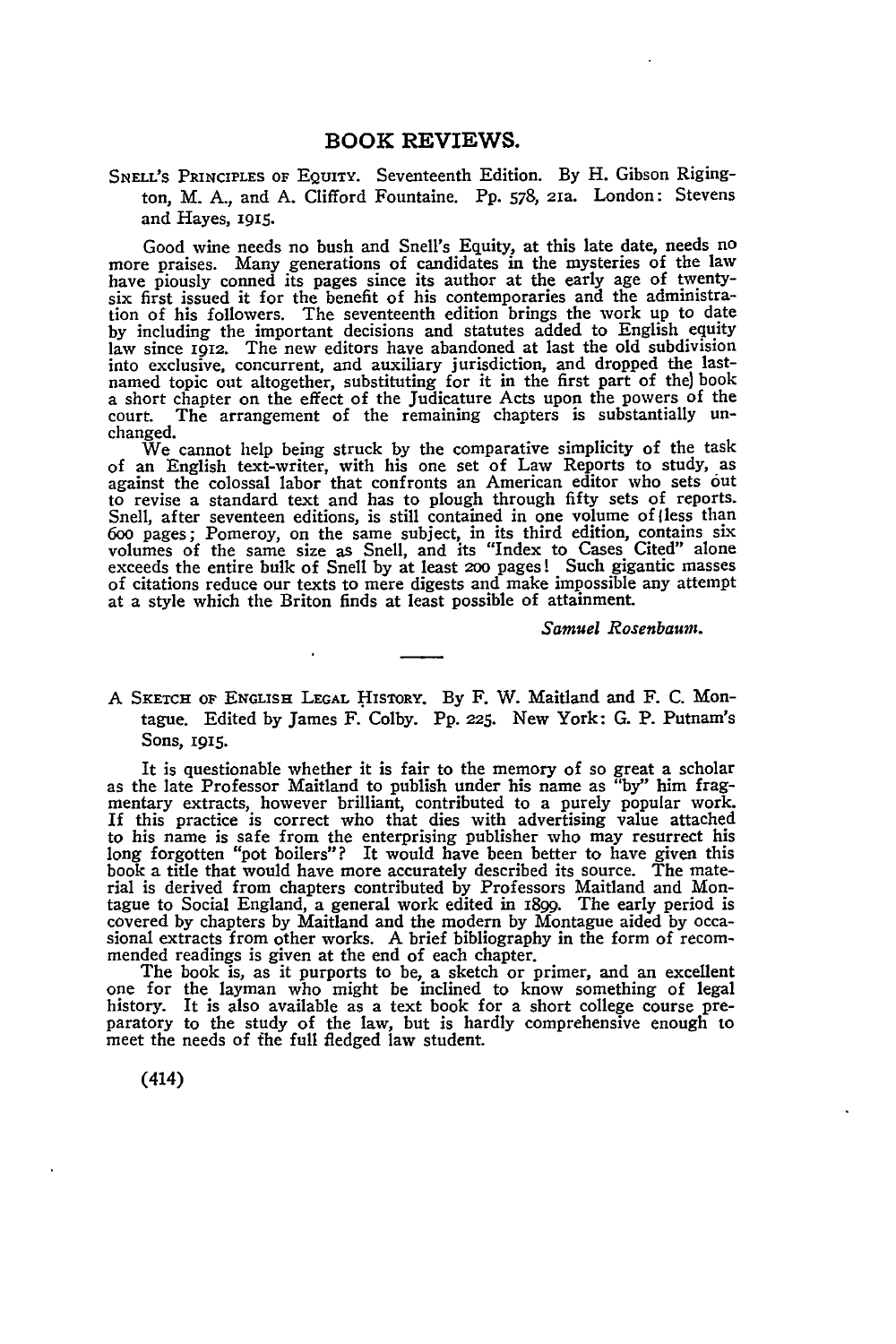FOR BETTER RELATIONS WITH OUR LATIN-AmERICAN NEIGHBORS, A JOURNEY TO SOUTH AMERICA. By Robert Bacon. Publication No. 7, Carnegie Endowment for International Peace, Division of Intercourse and Education, Washington, D. C., 1915. Pp. viii and 186. Editions in English, Spanish, and Portuguese.

In the fall of **1913,** at the invitation of Dr. Nicholas Murray Butler, Director of the Division of Intercourse and Education of the Carnegie Endowment for International Peace, the Hon. Robert Bacon, former Secretary of State and Ambassador to France, undertook a visit to Brazil, Argentine Republic, Uruguay, Chile, Peru and Panama, to explain the purposes of the Endowment. Mr. Bacon's name has thus been added to those other eminent international visitors, Baron d'Estournelles de Con-stant, the Baroness von Suttner, Professor Nitobe, ex-President Eliot of Harvard, and Hamilton Wright Mabie. This volume contains Mr. Bacon's report of his trip to the Trustees (pp. 3-53). Around this, and filling most of the volume, have been grouped letters, interviews, addresses, etc., relating to the trip. We do not secure from Mr. Bacon's report any valuable observations about the countries visited; Mr. Bacon has, necessarily, limited himself to a chronicle of events and a printed acknowledgment of the unusual courtesies extended him.

We cannot refrain from quoting the profoundly true and encouraging words of Mr. Elihu Root, in his letter of instruction to Mr. Bacon (p. 3): "The trustees of the Endowment are fully aware that progress in the work which they have undertaken must necessarily be slow and that its most substantial results must be far in the future. We are dealing with aptitudes and impulses firmly established in human nature through the development of thousands of years, and the utmost that any one generation can hope to do is to promote the gradual change of standards of conduct. All estimates of such a work and its results must be in terms not of individual human life, but in terms of the long life of nations. Inconspicuous as are the immediate results, however, there can be no nobler object of human effort than to exercise an influence upon the tendencies of the race, so that it shall move, however slowly, in the direction of civilization and humanity and away from senseless brutality."

THE HAGUE ARBITRATION CASES. COMPROMIS AND AWARDS WITH **MAPS IN CASES DECIDED** UNDER THE PROVISIONS **OF** THE HAGUE CONVENTIONS **OF 1899 AND** 1907, **AND** TEXTS **OF** THE CONVENTIONS. By George Grafton Wilson. **Pp.** x and **525.** Boston and London: Ginn & Company, 1915.

In these troublous times, when war plays so great a part in world events, when pacific settlement of international disputes is rather apt to be regarded as the dream of a theorist than a practicable method for the solution of international difficulties, the general public and the lawyer, as well as the student of international law, should be interested in the perusal of Dr. Wilson's able compilation of the compromis and awards in the several Hague Arbitration cases. The reader realizes that much has been accomplished by the Hague Tribunal and experiences a deep regret that the present war with its alarming devastation, its disastrous inroad upon the manhood of the belligerent nations, and its resulting sorrow and misery to those who remain, might not have been averted by a timely resort to the Tribunal of Peace.

In the past, it has been exceedingly difficult to secure complete information in regard to the several cases which have been decided **by** the tribunal.